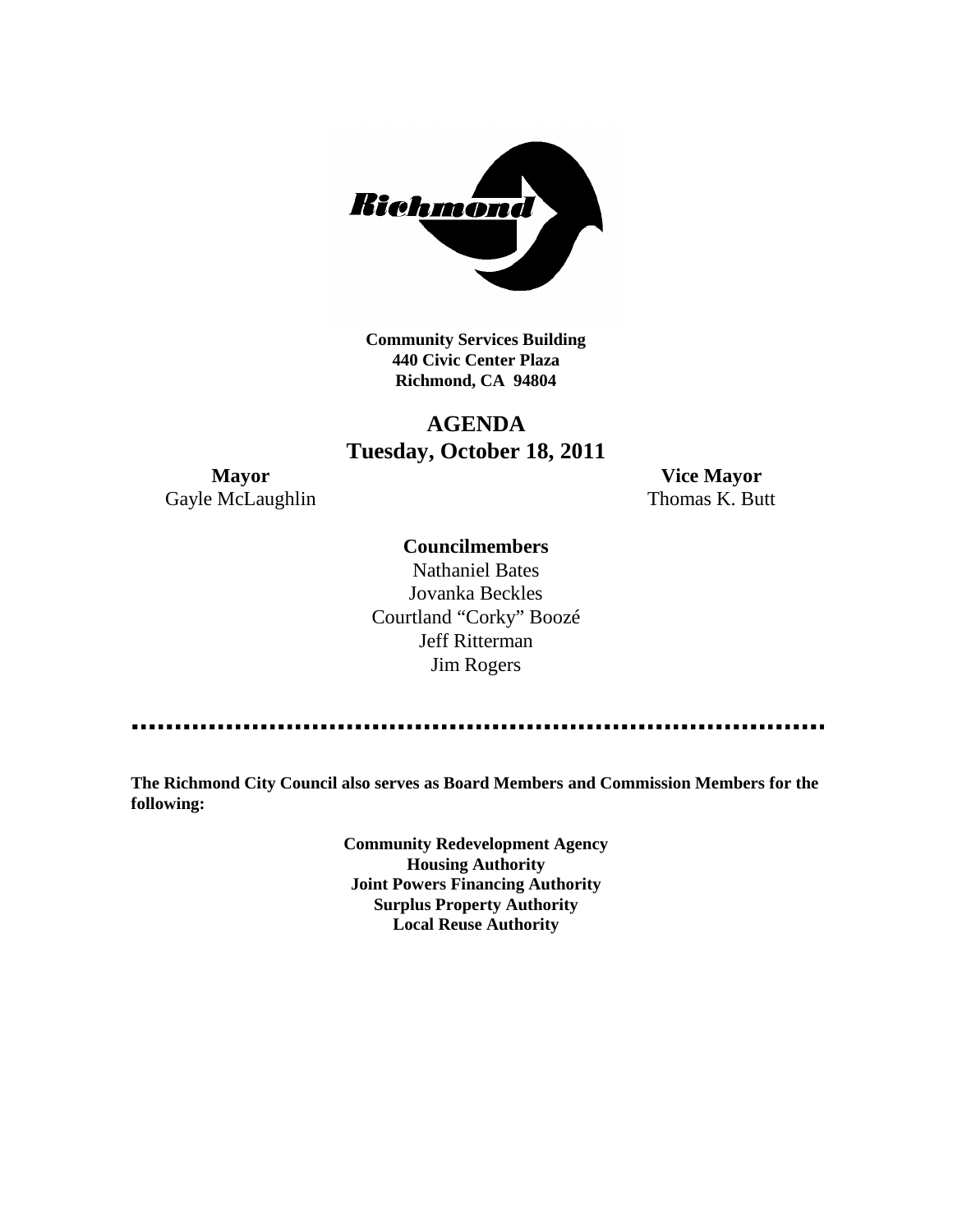# **MEETING PROCEDURES**

The City of Richmond encourages community participation at its City Council meetings and has established procedures that are intended to accommodate public input in a timely and time-sensitive way. As a courtesy to all members of the public who wish to participate in City Council meetings, please observe the following procedures:

**PUBLIC COMMENT ON AGENDA ITEMS:** Anyone who desires to address the City Council on items appearing on the agenda must complete and file a pink speaker's card with the City Clerk **prior** to the City Council's consideration of the item. Once the City Clerk has announced the item and discussion has commenced, no person shall be permitted to speak on the item other than those persons who have submitted their names to the City Clerk. Your name will be called when the item is announced for discussion. **Each speaker will be allowed TWO (2) MINUTES to address the City Council on NON-PUBLIC HEARING items listed on the agenda.**

**OPEN FORUM FOR PUBLIC COMMENT:** Individuals who would like to address the City Council on matters not listed on the agenda or on **Presentations, Proclamations and Commendations, Report from the City Attorney, or Reports of Officers** may do so under Open Forum. All speakers must complete and file a pink speaker's card with the City Clerk **prior** to the commencement of Open Forum. **The amount of time allotted to individual speakers shall be determined based on the number of persons requesting to speak during this item. The time allocation for each speaker will be as follows: 15 or fewer speakers, a maximum of 2 minutes; 16 to 24 speakers, a maximum of 1 and one-half minutes; and 25 or more speakers, a maximum of 1 minute.**

### **SPEAKERS ARE REQUESTED TO OCCUPY THE RESERVED SEATS IN THE FRONT ROW BEHIND THE SPEAKER'S PODIUM AS THEIR NAME IS ANNOUNCED BY THE CITY CLERK.**

**CONSENT CALENDAR:** Consent Calendar items are considered routine and will be enacted, approved or adopted by one motion unless a request for removal for discussion or explanation is received from the audience or the City Council. A member of the audience requesting to remove an item from the Consent Calendar must complete and file a speaker's card with the City Clerk **prior to the City Council's consideration of Agenda Review.** An item removed from the Consent Calendar may be placed anywhere on the agenda following the City Council's agenda review.

*The City Council's adopted Rules of Procedure recognize that debate on policy is healthy; debate on personalities is not. The Chairperson has the right and obligation to cut off discussion that is too personal, too loud, or too crude.*

**\*\*\*\*\*\*\*\*\*\*\*\*\*\*\*\*\*\*\*\*\*\*\*\*\*\*\*\*\*\*\*\*\*\*\*\*\*\*\*\*\*\*\*\*\*\*\*\*\*\*\*\*\*\*\*\*\*\***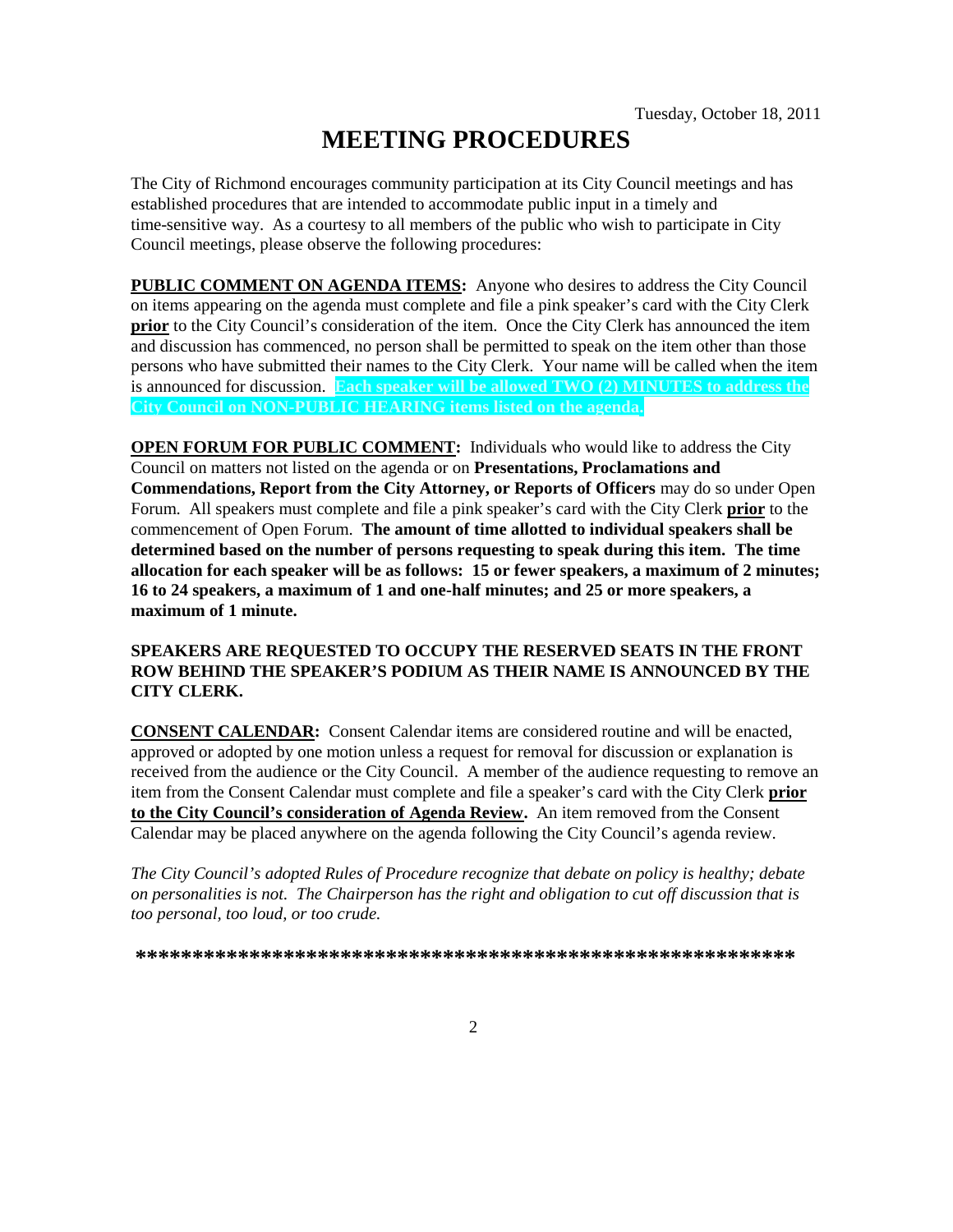### **EVENING OPEN SESSION**

5:00 p.m.

### **A. ROLL CALL**

### **B. PUBLIC COMMENT**

### **C. ADJOURN TO CLOSED SESSION**

## **CLOSED SESSION**

Shimada Room of the Community Services Building

### **A. CITY COUNCIL**

**A-1.** CONFERENCE WITH LEGAL COUNSEL - EXISTING LITIGATION (Subdivision [a] of Government Code Section 54956.9):

City of Richmond vs. Upstream

**A-2.** CONFERENCE WITH LEGAL COUNSEL - ANTICIPATED LITIGATION (Significant exposure to litigation pursuant to Subdivision (b) of Government Code Section 54956.9):

One Case

**A-3.** CONFERENCE WITH REAL PROPERTY NEGOTIATOR (Government Code Section 54956.8):

> Property: Point Molate (site of former Naval Fuel Depot) Agency Negotiators: Bill Lindsay and Bruce Goodmiller Negotiating Party: Upstream Point Molate LLC Under Negotiation: Price and Terms of Payment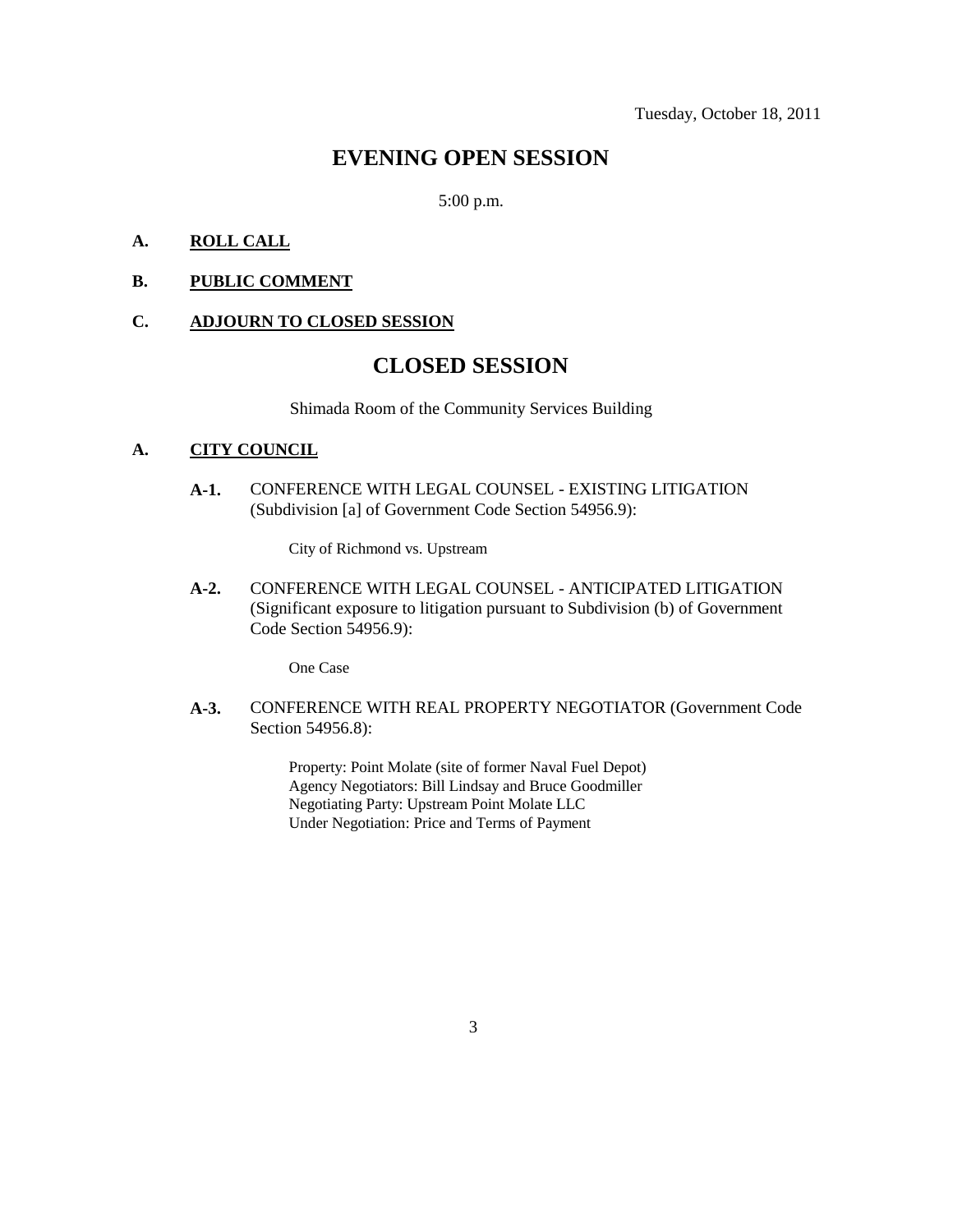### **REGULAR MEETING OF THE JOINT POWERS FINANCING AUTHORITY**

6:25 p.m.

### **A. PLEDGE TO THE FLAG**

#### **B. ROLL CALL**

#### **C. STATEMENT OF CONFLICT OF INTEREST**

### **D. CONSENT CALENDAR**

- **D-1.** ADOPT a resolution of the Joint Powers Financing Authority authorizing the issuance, sale and delivery of not to exceed \$6,250,000 principal amount of reassessment revenue bonds, approving the forms of amended and restated trust agreement, preliminary official statement, bond purchase agreement and escrow agreement, and authorizing certain related actions necessary to implement the proposed refunding program (This item was reviewed and recommended for approval by the Finance Committee at their October 4, 2011, meeting) - Finance Department (James Goins 620-6740).
- **D-2.** APPROVE the minutes for the October 4, 2011, Joint Powers Financing Authority Meeting - City Clerk's Office (Diane Holmes 620-6514).

### **E. ADJOURNMENT**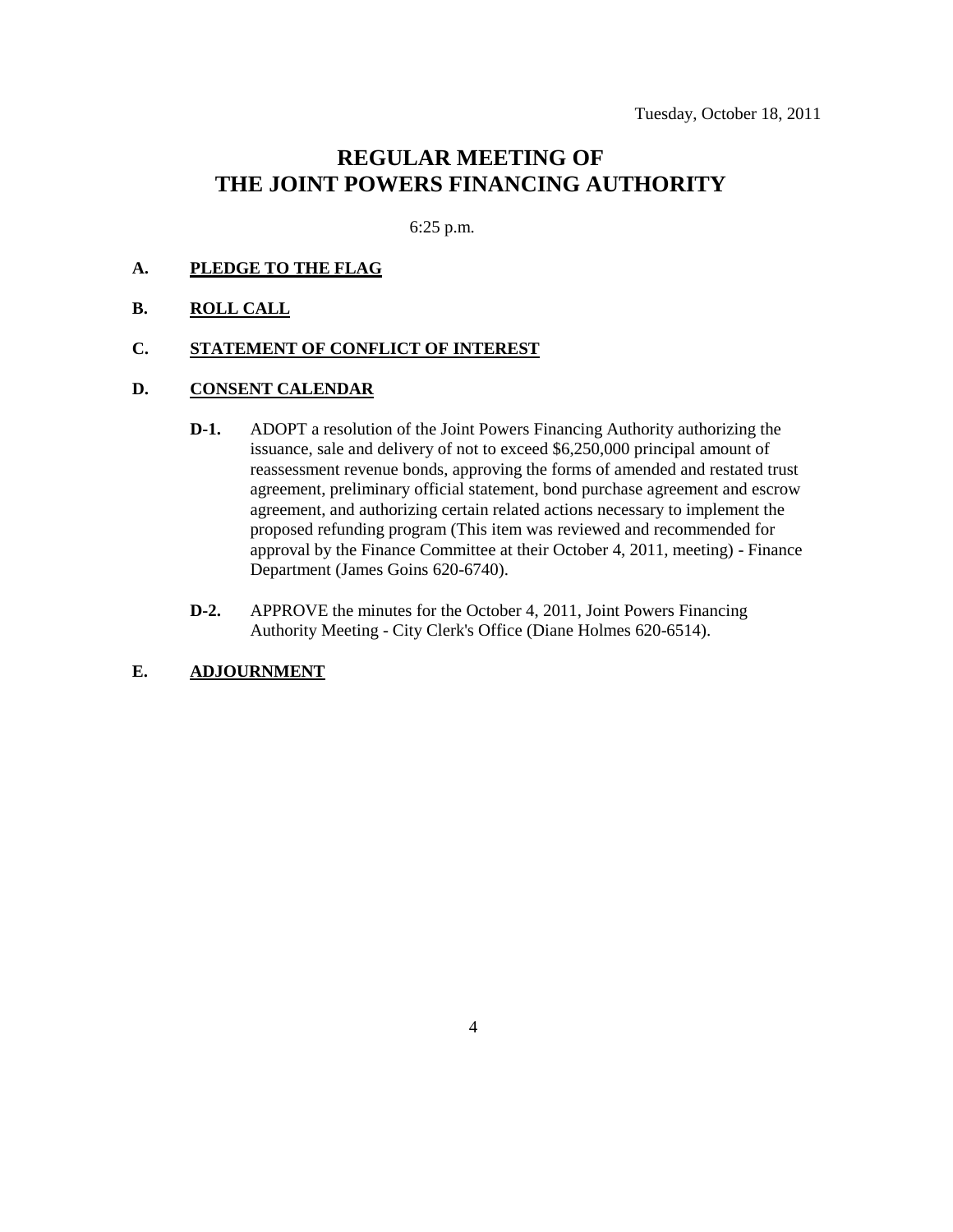### **JOINT MEETING OF THE RICHMOND REDEVELOPMENT AGENCY/RICHMOND CITY COUNCIL**

### 6:30 p.m.

### **A. ROLL CALL**

**B. STATEMENT OF CONFLICT OF INTEREST**

### **C. OPEN FORUM FOR PUBLIC COMMENT**

### **D. AGENDA REVIEW**

#### **E. PRESENTATIONS, PROCLAMATIONS, AND COMMENDATIONS**

**E-1.** PROCLAMATION commemorating the fourth Saturday in October as the Official Arbor Day in Richmond, California, and October 22, 2011, as the City of Richmond's Official Arbor Day in 2011 - Public Works Department (Yader A. Bermudez 231-3008).

#### **F. REPORT FROM THE CITY ATTORNEY OF FINAL DECISIONS MADE AND NON-CONFIDENTIAL DISCUSSIONS HELD DURING CLOSED SESSION**

### **G. REDEVELOPMENT AGENCY BOARD/CITY COUNCIL CONSENT CALENDAR**

**G-1.** ADOPT a joint City/Agency resolution approving and authorizing the acquisition of easements and right of entry with the State of California for work associated with the Officer Bradley A. Moody Memorial Underpass Project in an amount not to exceed \$81,250 - Richmond Community Redevelopment Agency (Alan Wolken 307-8140).

### **H. CITY COUNCIL CONSENT CALENDAR**

**H-1.** APPROVE the purchase of a replacement landscape loader, backhoe loader, and utility trailer from Pape Machinery of Newark, California in an amount not to exceed \$193,500 (This item was reviewed and recommended for approval by the Finance Committee at its October 7, 2011, meeting) - Public Works Department (Yader A. Bermudez 231-3008).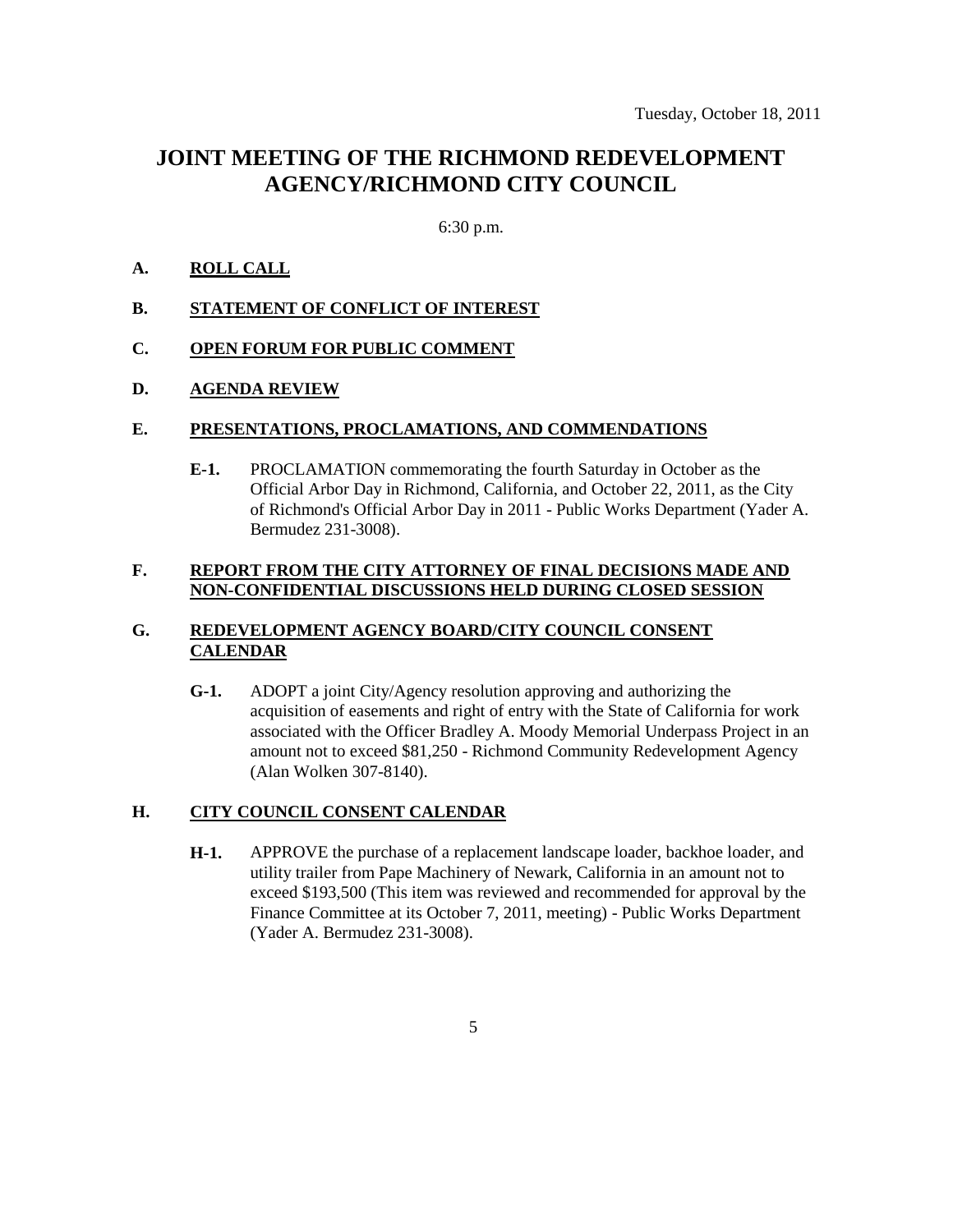- **H-2.** APPROVE the purchase of a replacement stencil paint truck from Roadline Products Inc. of Downey, California, for use by the Signs and Lines Division of the Public Works Department, in an amount not to exceed \$96,500 - Public Works Department (Yader A. Bermudez 231-3008).
- **H-3.** APPROVE the purchase of a replacement cone/emulsion truck from Roadline Products Inc. of Downey, California, for use by both the Street's Paving Division and the Parks and Landscape Division of the Public Works Department, in an amount not to exceed \$96,000 - Public Works Department (Yader A. Bermudez 231-3008).
- **H-4.** APPROVE the purchase of a replacement mobile communications unit from Hi-Tech Emergency Vehicle Service, Inc. in Oakdale, California, for use by the Police Department, in an amount not to exceed \$575,000 (This item was reviewed and recommended for approval by the Finance Committee at its October 7, 2011, meeting) - Public Works Department (Yader A. Bermudez 231- 3008).
- **H-5.** APPROVE a sole-source maintenance agreement with Sympro, Inc., which provides software for fixed-income portfolio and cash-flow management, for a three-year term from November 1, 2011, to October 31, 2014, at a total cost of \$62,916 (\$20,972 annually) - Finance Department (James Goins 620-6740).
- **H-6.** APPROVE a two-year Land Use Agreement with the Richmond Certified Farmers' Market Association, commencing November 1, 2011, for the free use of the northern section of the city-owned parking lot located on Barrett Avenue between 24th Street and 25th Street weekly on Fridays for the purpose of operating a farmers' market - City Manager's Office (Bill Lindsay 620-6512).
- **H-7.** ADOPT a resolution authorizing as-needed mechanical building maintenance service contracts to perform major mechanical building maintenance services at various city facilities, including Civic Center Plaza, Main Library and the two Swim Centers, with Bay City Mechanical, Inc. (Richmond), Valley Facilities Management Corp. (San Jose), Legacy Mechanical & Energy Services Inc. (San Ramon) in an amount not to exceed \$150,000 per firm over a three-year period (This item was reviewed and recommended for approval by the Finance Committee at its October 7, 2011, meeting) - Public Works Department (Yader A. Bermudez 231-3008).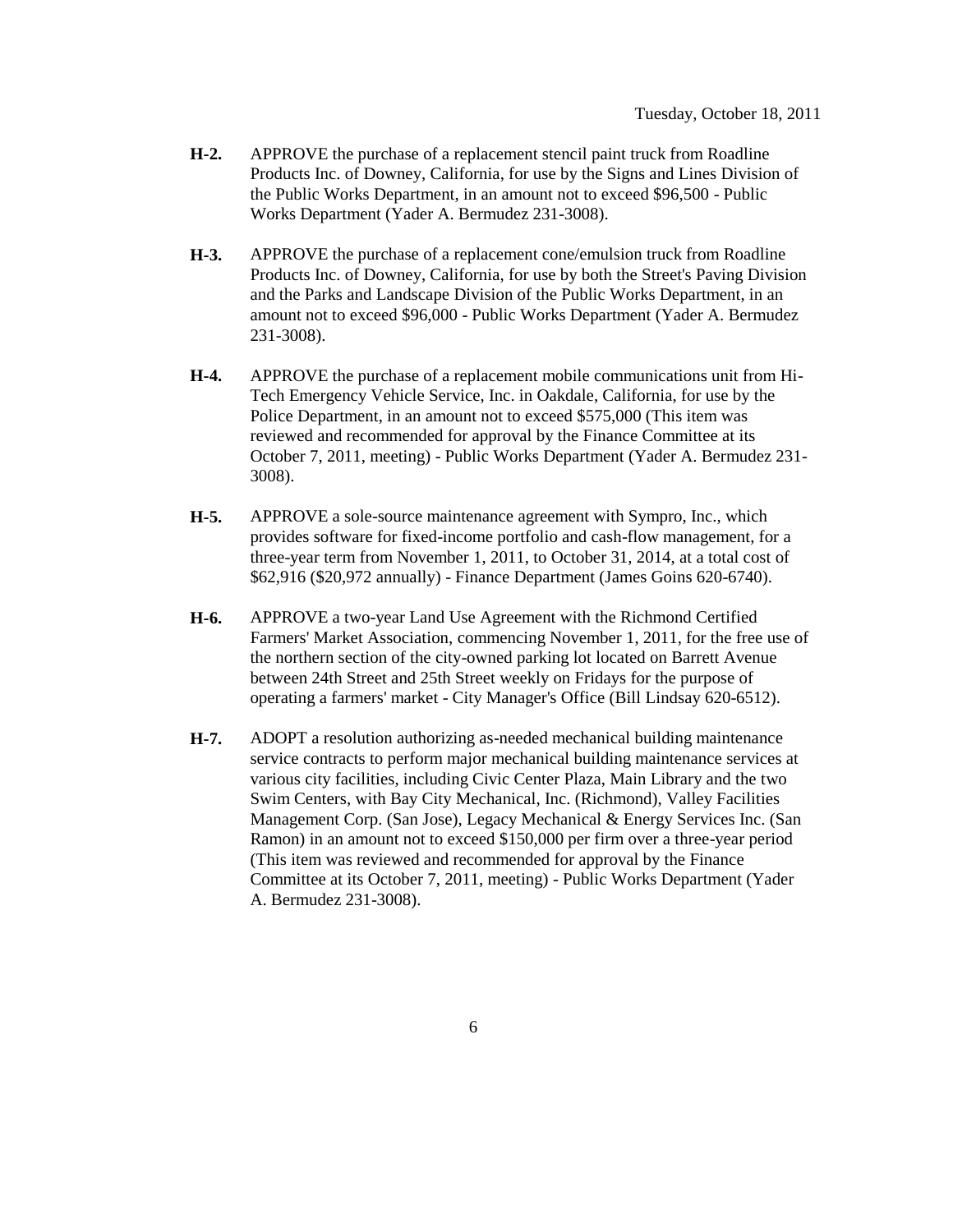- **H-8.** APPROVE a contract with Farwest Safety, Inc. to provide traffic control services to support maintenance operations including landscaping, electrical, and pavement repairs along the Richmond Parkway and other major city arterials in an amount not to exceed \$24,500 and for a term ending June 30, 2012 - Public Works Department (Yader A. Bermudez 231-3008).
- **H-9.** AUTHORIZE the city manager or his designee to execute the Crossing Closure Agreement and the Crossing Improvement Agreement with Union Pacific Railroad Company for work associated with the Meade Street Bypass Road in an amount not to exceed \$60,000 - Richmond Community Redevelopment Agency (Alan Wolken 307-8140).
- **H-10.** APPROVE a contract with Nichols Engineering Consultants to provide annual surveys, reports, investigations and inspections of the Operating Unit 1 and Operating Unit 2 areas at Point Potrero Marine Terminal in compliance with the Department of Toxic Substances Control (DTSC) operations and maintenance plan for this site, in an amount not-to-exceed \$98,938 - Port Department (Jim Matzorkis 215-4600).
- **H-11.** APPROVE the purchase of green seal cleaning and paper products for all City of Richmond buildings from Universal Building Services & Supply Co. and Waxie Sanitary Supply in an amount not to exceed \$35,000 per year for each of the two vendors for a three-year period - Public Works Department (Yader A. Bermudez 231-3008).
- **H-12.** APPROVE an amendment to a contract with A-N West, Inc. Consulting Engineers to provide on-call plan review support services, increasing the amount by an additional \$250,000 to an amount not to exceed \$345,000, funded by plan check and inspection fees paid by applicants (This item was reviewed and recommended for approval by the Finance Committee at its October 7, 2011, meeting) - Planning and Building Services Department (Richard Mitchell 620- 6706).
- **H-13.** ADOPT a resolution amending the City of Richmond's Position Classification Plan to add the new promotional classification of Senior Human Resources Administrator - Human Resources Management Department (Leslie Knight 620- 6600).
- **H-14.** INTRODUCE an ordinance (first reading) establishing the wages, salary, and compensation for the new promotional classification of Senior Human Resources Administrator (Salary Range No. 068E; \$7,643 - \$9,290/month) - Human Resources Management Department (Leslie Knight 620-6600).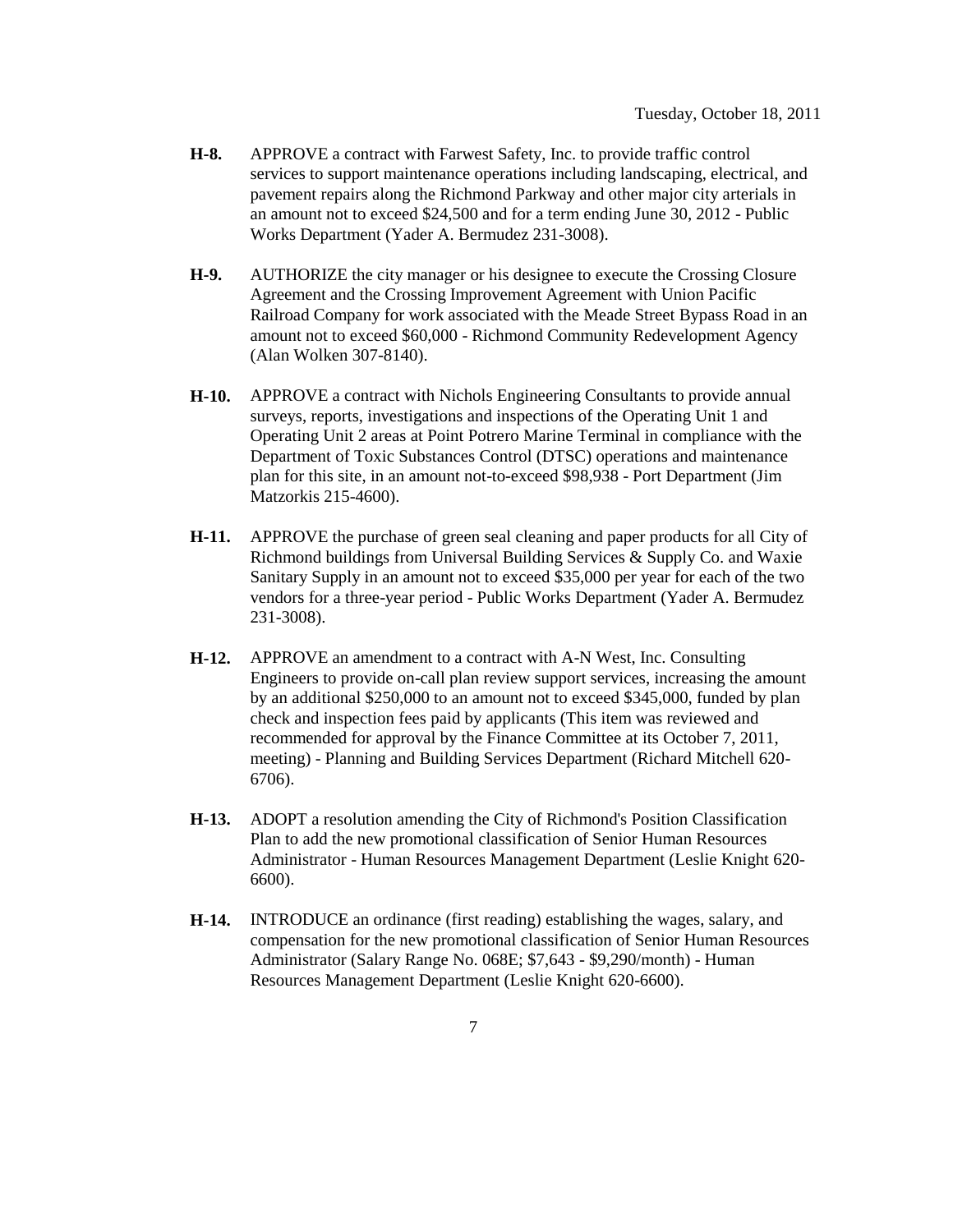Tuesday, October 18, 2011

- **H-15.** APPROVE the purchase of replacement play equipment for the Solano Play Lot, under the California Multiple Award Schedule (CMAS) Contract #4-99-78- 0006A, from Miracle Recreation Equipment Company of Alamo, California in an amount not to exceed \$99,991.22 - Public Works Department (Yader A. Bermudez 231-3008).
- **H-16.** APPROVE the purchase of Rescue Systems II training for up to 20 West County Firefighters from Lee & Associates Rescue Equipment, Inc. in the amount of \$15,500 using grant funds from the Bay Area Urban Area Security Initiative - Fire Department (Chief Michael Banks 307-8041).
- **H-17.** ADOPT a resolution adjusting the Fiscal Year 2011-2012 Employment and Training Department Budget, increasing both grant revenues and program expenditures in the amount of \$684,000 to account for grant funds authorized subsequent to the approval of the budget in June 2011, awarded to the RichmondWORKS National Emergency Grant (NEG) On-the-Job-Training (OJT) Program, the YouthBuild Educational component of the Muir Career Technical Academy, the Clean Energy On-the-Job Training Program, and the YouthWorks Academic Program - Employment and Training (Sal Vaca 307- 8006).
- **H-18.** APPROVE the Right-of-Entry Agreement by and between the City of Richmond (City) and the West Contra Costa Unified School District (District) to allow the District to build and occupy a temporary campus at the site of the demolished Martin Luther King Jr. Community Center for the students and staff of Nystrom Elementary School to utilize during the renovation of the existing Nystrom classroom buildings - City Manager's Office (Bill Lindsay 620-6512).
- **H-19.** ADOPT an ordinance (second reading) of the City Council of the City of Richmond amending Richmond Municipal Code Chapter 7.102 (Medical Marijuana Collectives) to increase the number of permits available from three to four - Councilmembers Bates and Boozé (620-6861).
- **H-20.** ADOPT a resolution authorizing the acceptance and appropriation of \$27,842 from the State of California Department of Conservation's 2010/11 City/County Payment Program - City Manager's Office (Bill Lindsay 620-6512).
- **H-21.** APPROVE the expenditures associated with the CalGRIP IV Grant to include service contracts with the City of Richmond Police Department (\$119,655), Omega Boys Club (\$35,000), Neighborhood Housing Services of the East Bay (\$40,000), and Pacific Institute - Safe Return Project (\$40,000) - Office of Neighborhood Safety (Devone Boggan 620-5421).
- **H-22.** ADOPT a resolution authorizing submission of the Fiscal Year 2012-2013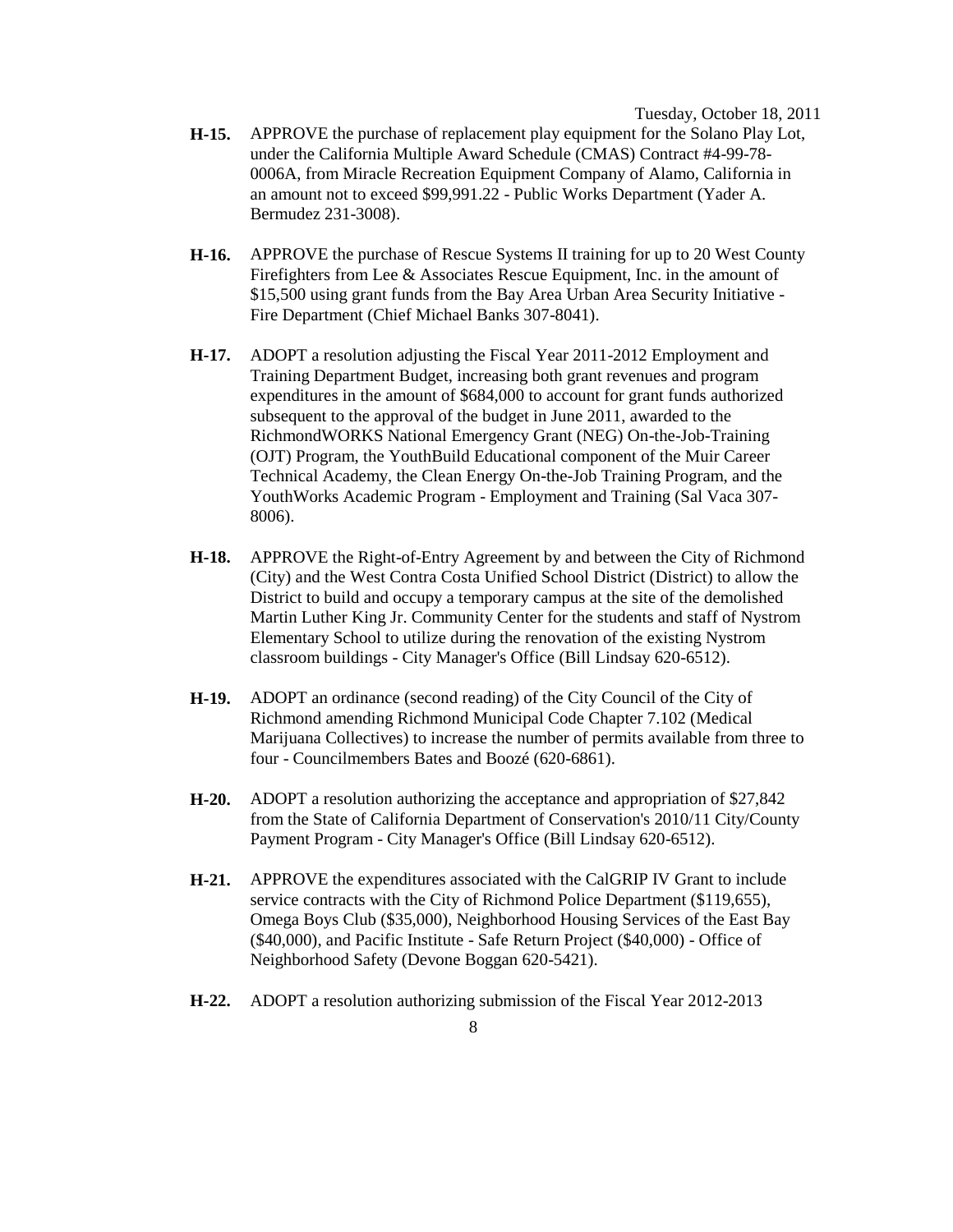Tuesday, October 18, 2011

Transportation Fund for Clean Air Regional Fund application to the Bay Area Air Quality Management District for \$315,000, including a local match of \$54,000 for administrative services, to extend transportation shuttle services - City Manager's Office (Bill Lindsay 620-6512).

- **H-23.** APPROVE an amendment to the contract with The Glen Price Group to develop proposal content, drafts, and attachments necessary to submit final copies of grant applications to various state and federal agencies or other funders by the agreed upon target dates to: (1) increase the amount from \$40,000 to an amount not to exceed \$112,000; and (2) extend the contract term from October 18, 2011, through June 30, 2012 (This item was reviewed and recommended for approval by the Finance Committee at its October 7, 2011, meeting) - Employment and Training Department (Sal Vaca 307-8021).
- **H-24.** ADOPT a resolution of local support, as required by the State of California Natural Resources Agency, for the application for grant funding in the amount of \$1,272,311 for the Richmond/Ohlone Greenway Gap Closure - Baxter Creek Restoration Project, and AUTHORIZE the city manager to accept and appropriate any funds awarded pursuant to this grant program - Engineering Services Department (Edric Kwan/Joel Camacho 620-5482).
- **H-25.** APPROVE the appointment of Councilmember Boozé as an alternate representative to the West County Agency - Mayor's Office (Mayor McLaughlin 620-6503).
- **H-26.** APPROVE the minutes of the July 26, 2011 meeting City Clerk's Office (Diane Holmes 620-6513).

### **I. RESOLUTIONS**

**I-1.** ADOPT a resolution urging the Administrator of the Environmental Protection Agency, Lisa P. Jackson and President Barack Obama, to move swiftly to fully employ and enforce the Clean Air Act to do our part to reduce carbon in our atmosphere to no more than 350 parts per million - Mayor McLaughlin (620- 6503), Vice-Mayor Butt and Councilmember Ritterman (620-6581).